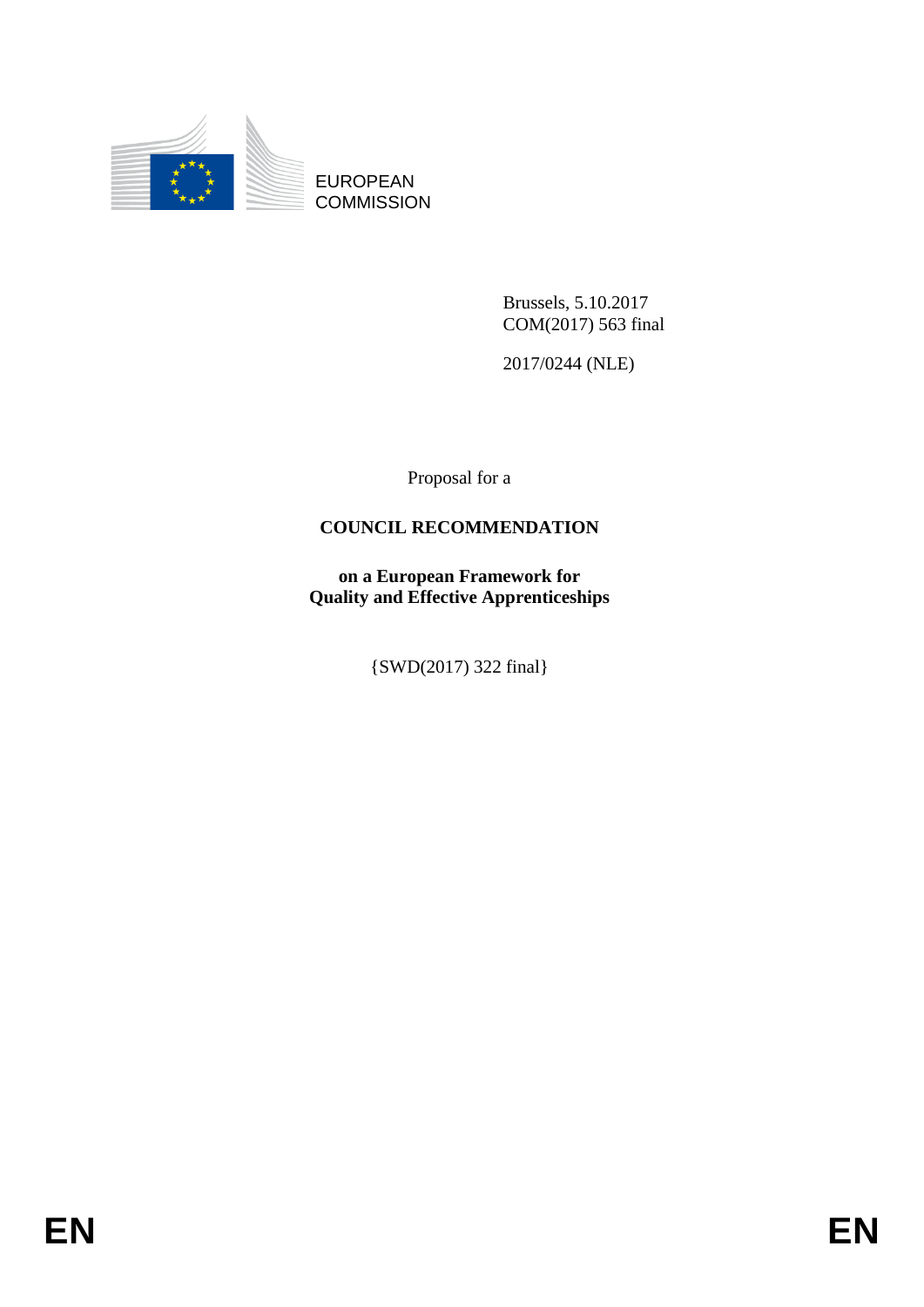## **EXPLANATORY MEMORANDUM**

## **1. CONTEXT OF THE PROPOSAL**

## **• Reasons for and objectives of the proposal**

The proposal for a European Framework for Quality and Effective Apprenticeships contributes to the EU's priority on jobs, growth and investment. It follows up to the 2016 New Skills Agenda for Europe and its ambition to improve the quality and relevance of skills formation and the 2016 Communication on Investing in Europe's Youth, calling for a renewed effort to support young people acquire the knowledge, skills and experiences that will prepare them for their first job, pursue a successful professional career and become active citizens.

Apprenticeships are a particularly effective form of work-based learning in vocational education and training that eases the transition from education and training into work. They provide the skills that employers need, and enhance the competitiveness and productivity of companies and workplaces. While most apprentices are young learners, apprenticeships are also increasingly offered to older workers to gain a qualification that increases their employability and opportunities for career development.

Due to their proven effectiveness in easing people's access to the labour market, and improving their career chances, apprenticeships are a policy priority in the EU, while youth unemployment (16.9% in July 2017) in the EU remains more than double the overall unemployment rate (7.7% in July 2017).

Evidence from Cedefop and the European Semester process show that most Member States are pursuing significant apprenticeship reforms, and there is a strong push to boost apprenticeship supply.

The positive effects of apprenticeships on labour market conditions and youth employability depend on their quality. Apprenticeship schemes are widespread, but organised very differently, across the EU. The OECD has emphasised that high-quality standards are needed to avoid that apprenticeships are geared towards low-skilled jobs. Even a small proportion of low-quality offers can damage their overall reputation.<sup>1</sup>

This Recommendation builds on the latest evidence in the area, and provides orientation on how to put in place apprenticeship schemes that work and deliver results for both apprentices and employers.

Moreover, the mutual trust generated by commonly agreed criteria can have a positive impact on the mobility of apprentices.

This Recommendation complements the Union initiatives facilitating young people's transition to employment, notably the Council Recommendation on a Quality Framework for Traineeships.

**The overall objective** is to increase the employability and personal development of apprentices and to contribute to the development of a highly skilled and qualified workforce, responsive to labour market needs.

**The specific objective** is to provide a coherent framework for apprenticeships based on a common understanding of what defines quality and effectiveness, taking into account the diversity of vocational education and training (VET) systems in Member States.

 $\mathbf{1}$ 

OECD (2017), Striking the right balance - Costs and benefits of apprenticeship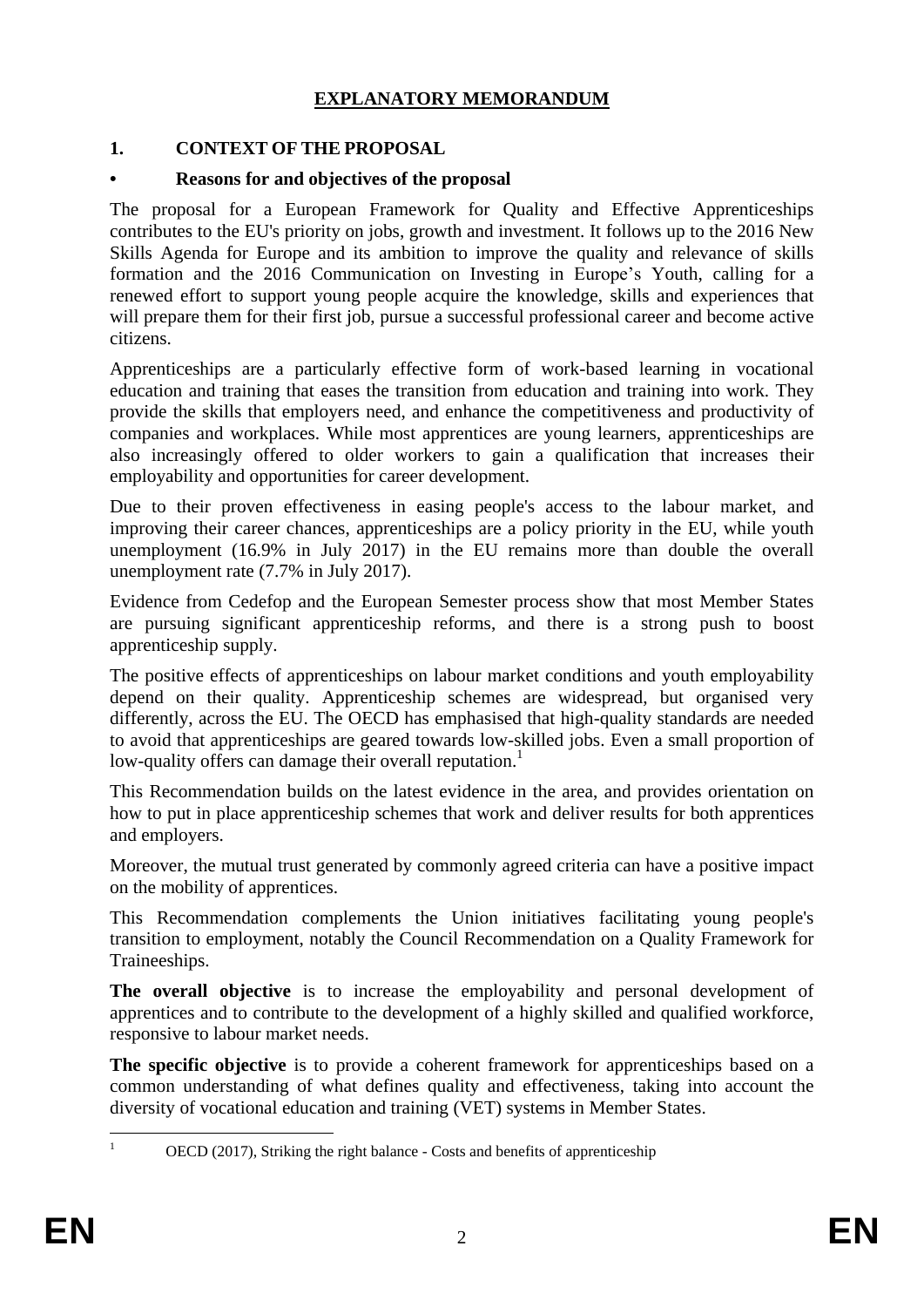It will support apprenticeship reforms in Member States, in order to underpin the quality and effectiveness of apprenticeships.

## **• Scope of the proposal**

The Recommendation encourages Member States to apply a comprehensive and coherent set of criteria for quality and effective apprenticeships. For the purpose of this Recommendation apprenticeships are understood as follows:

*formal vocational education and training schemes that combine substantial work-based learning in companies and other workplaces with learning based in education or training institutions, that lead to nationally recognised qualifications. These are characterised by a contractual relationship between the apprentice, the employer and/or the vocational education and training institution, with the apprentice being paid or compensated for her/his work.* 

This definition is broad enough to cover the various forms of apprenticeship schemes existing across Member States and has been developed and used in the context of the European Alliance for Apprenticeships.

## **• The political context**

Through the Rome Declaration<sup>2</sup> of 25 March 2017 the European leaders pledged to work towards a "Union where young people receive the best education and training and can study and find jobs across the continent". Quality and effective apprenticeships are an essential part of this pledge as they provide young people with skills that provide access to the labour market.

The European Pillar of Social Rights<sup>3</sup>, presented on 26 April 2017, sets out 20 key principles and rights to support fair and well-functioning labour markets and welfare systems. These are structured around three categories, all of which are relevant for providing quality and effective apprenticeships: 1) equal opportunities and access to the labour market; 2) fair working conditions; 3) social protection and inclusion. The first principle is that everyone has the right to quality and inclusive education, training and life-long learning in order to maintain and acquire skills that enable them to participate fully in society and successfully manage transitions in the labour market.

## **• Apprenticeships on the political agenda**

In June 2016, the New Skills Agenda for Europe<sup>4</sup> underlined that business and social partners should be involved in designing and delivering work-based VET and apprenticeships. The Commission declared its intention to support opportunities for more work-based learning, to develop a set of support services for knowledge sharing, networking and cooperation on apprenticeships, and to support social partners' in taking forward their joint work with a possible Quality Framework for Apprenticeships. This commitment was confirmed in the December 2016 Communication on Investing in Europe's Youth outlining the intention to present an initiative to advance the quality, supply, attractiveness and inclusiveness of apprenticeships.<sup>5</sup>

 $\frac{1}{2}$ <http://www.consilium.europa.eu/en/press/press-releases/2017/03/25-rome-declaration/>

<sup>3</sup> COM (2017) 250 final and C (2017) 2600 final

 $^{4}$  COM (2016) 381 final<br> $^{5}$  COM(2016) 040 final

COM(2016) 940 final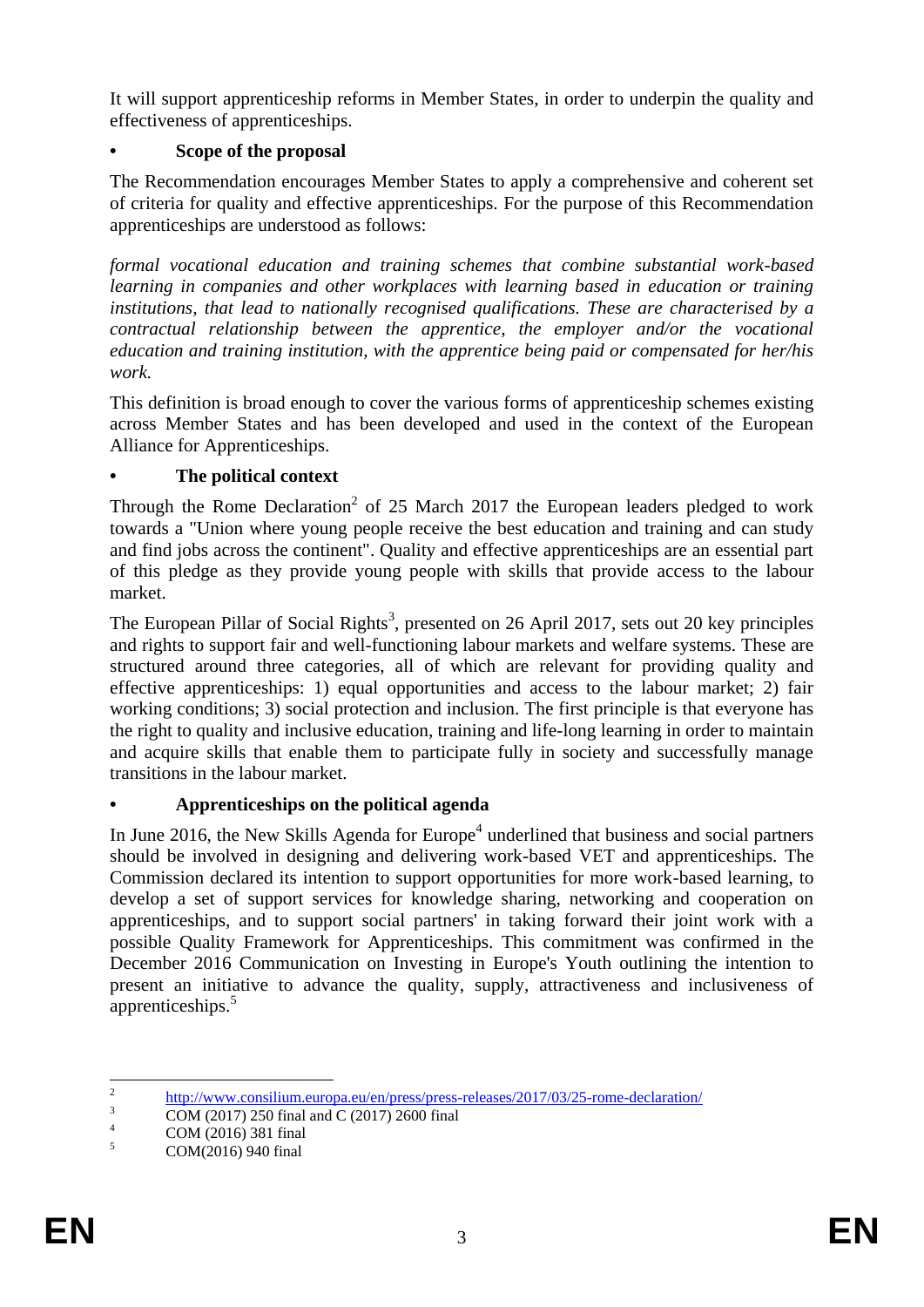The New Skills Agenda built on past initiatives like the European Alliance for Apprenticeships (EAfA) that was launched in 2013 with the aim to strengthen the quality, supply and image of apprenticeships, and (more recently) the mobility of apprentices. 27 Member States $\delta$  have joined the EAfA by making national commitments, and over 200 pledges have been made by companies, social partners, vocational education and training providers and other stakeholders. Over 700,000 apprenticeships, traineeships and first jobs offers have been mobilised through these pledges.

The Council Recommendation of 22 April 2013 on establishing a Youth Guarantee<sup>7</sup> recommends that Member States ensure that all young people under the age of 25 years receive a good-quality offer of employment, continued education, an apprenticeship or a traineeship within four months of becoming unemployed or leaving formal education. By late 2016, approximately 390,000 apprenticeships had been offered under the Youth Guarantee.

The European Court of Auditors has called for the establishment of quality attributes for apprenticeships to be supported from the Union budget<sup>8</sup>, and the European Parliament<sup>9</sup> has called for measures to ensure that quality standards are introduced for apprenticeships. A recent study from the Parliament addresses the need to clarify the issues of an employment contract and remuneration in apprenticeships $^{10}$ .

In 2015, European governments and social partners agreed on the Riga conclusions for medium-term deliverables (2015-2020) in vocational education and training. One priority is to "Promote work-based learning in all its forms, with special attention to apprenticeships, by involving social partners, companies, chambers and VET providers, as well as by stimulating innovation and entrepreneurship."

As of May 2018, Member States will publish vacancies for apprenticeships based on a work contract in  $EURES<sup>11</sup>$ . Improved transparency will make it easier to match candidates with offers available in other countries. It will also encourage cooperation on apprenticeship mobility provided by Erasmus+ and beyond.

## **• Existing work on quality and effectiveness**

Under the umbrella of the EAfA, important efforts have been made to strengthen evidence on the issues of quality and effectiveness of apprenticeships. On 15 October 2013, Member States adopted a Council Declaration on the European Alliance for Apprenticeships. It outlined common guiding principles for the effectiveness and attractiveness of apprenticeships, to be encouraged and followed where appropriate and according to national circumstances.

Within the Strategic Framework - Education and Training (ET2020) a Working Group on Vocational education and training (2014-2015) comprising representatives from Member States, social partners and VET providers developed 20 guiding principles for highperformance apprenticeships and work-based learning, focussing on four topics: 1) National

 $\overline{6}$ <sup>6</sup> All the EU Member States apart from the United Kingdom. Also, all 5 Candidate countries and 3 EFTA countries (Iceland, Norway, Switzerland) have made national commitments.

<sup>7</sup> JO, 2013/C 120/01

<sup>&</sup>lt;sup>8</sup> European Court of Auditors, Special report no 3/2015: EU Youth Guarantee: first steps taken but implementation risks ahead

<sup>9</sup> European Parliament, Report on Erasmus+ and other tools to foster mobility in VET – a lifelong learning approach, (2015/2257(INI))

<sup>&</sup>lt;sup>10</sup> European Parliament, Skills development and employment: Apprenticeships, internships and volunteering, Study for the Employment and Social Affairs Committee, 2017

<sup>&</sup>lt;sup>11</sup> Regulation (EU) 2016/589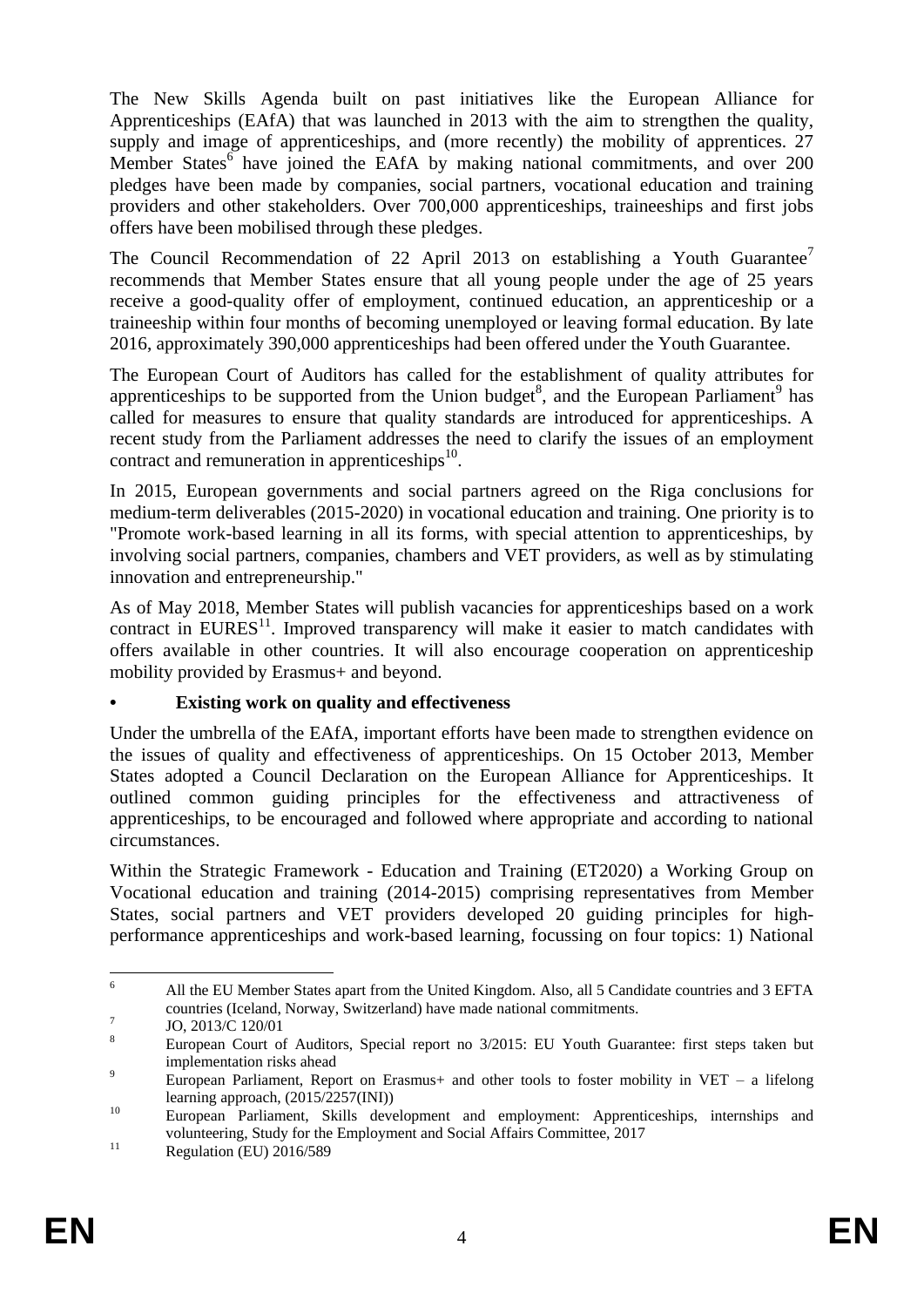governance and social partners' involvement; 2) Support for companies, in particular SMEs, offering apprenticeships; 3) Attractiveness of apprenticeships and improved career guidance; 4) Quality assurance in work-based learning.

With financial support from the Commission, the cross-industry European social partners worked on the quality (ETUC) and cost-effectiveness (led by BusinessEurope on behalf of the EU cross-industry employers' organisations) of apprenticeships. They agreed in June 2016 on the joint statement Towards a Shared Vision of Apprenticeships.

Initiated by ETUC and BusinessEurope, the tripartite Advisory Committee on Vocational Training (ACVT) - bringing together governmental and social partner representatives from all Member States - adopted in December 2016 an Opinion on A Shared Vision for Quality and Effective Apprenticeships and Work-based Learning that lists 16 elements to be considered when setting up apprenticeships schemes.

# **2. LEGAL BASIS, SUBSIDIARITY AND PROPORTIONALITY**

## **• Legal basis**

To the extent that apprenticeships are underpinned by a work contract, apprentices are by default both VET learners and workers. Therefore, the legal basis for this initiative lies in Articles 153, 166 and 292 TFEU.

According to Article 166 TFEU, the Union shall implement a vocational training policy which shall support and supplement the action of the Member States, while fully respecting the responsibility of the Member States for the content and organisation of vocational training.

According to Article 153 TFEU, the Union shall support and complement Member States' activities in the field of, inter alia, working conditions, social security and social protection of workers (apprentices with a work contract are considered as workers), and also the integration of persons excluded from the labour market and the combating of social exclusion.

According to Article 292 TFEU, the Council can adopt recommendations on the basis of a Commission proposal in the areas of EU competence.

## **• Subsidiarity (for non-exclusive competence)**

In its work towards the development of quality education and training and the implementation of a vocational training policy, the EU is responsible for encouraging co-operation between Member States, supporting and supplementing their action where necessary. In this context, establishing a common understanding of what constitutes quality and effective apprenticeships across the European Union is a task that can only be addressed at the European level.

A European Framework for Quality and Effective Apprenticeships will support and supplement national action in this area in line with Articles 166 TFEU and 153 TFEU. This initiative applies the subsidiarity principle, by fully taking into account that education and training systems, as well as functioning of the labour market and working conditions, are a national competence. The initiative fully respects the diversity of national apprenticeship systems, while proposing a set of common criteria to underpin those different schemes, ensuring benefits for both the learner and the companies providing apprenticeship opportunities.

The initiative will improve the transparency and mutual understanding of apprenticeship systems and in particular the quality and effectiveness of apprenticeships across the EU. This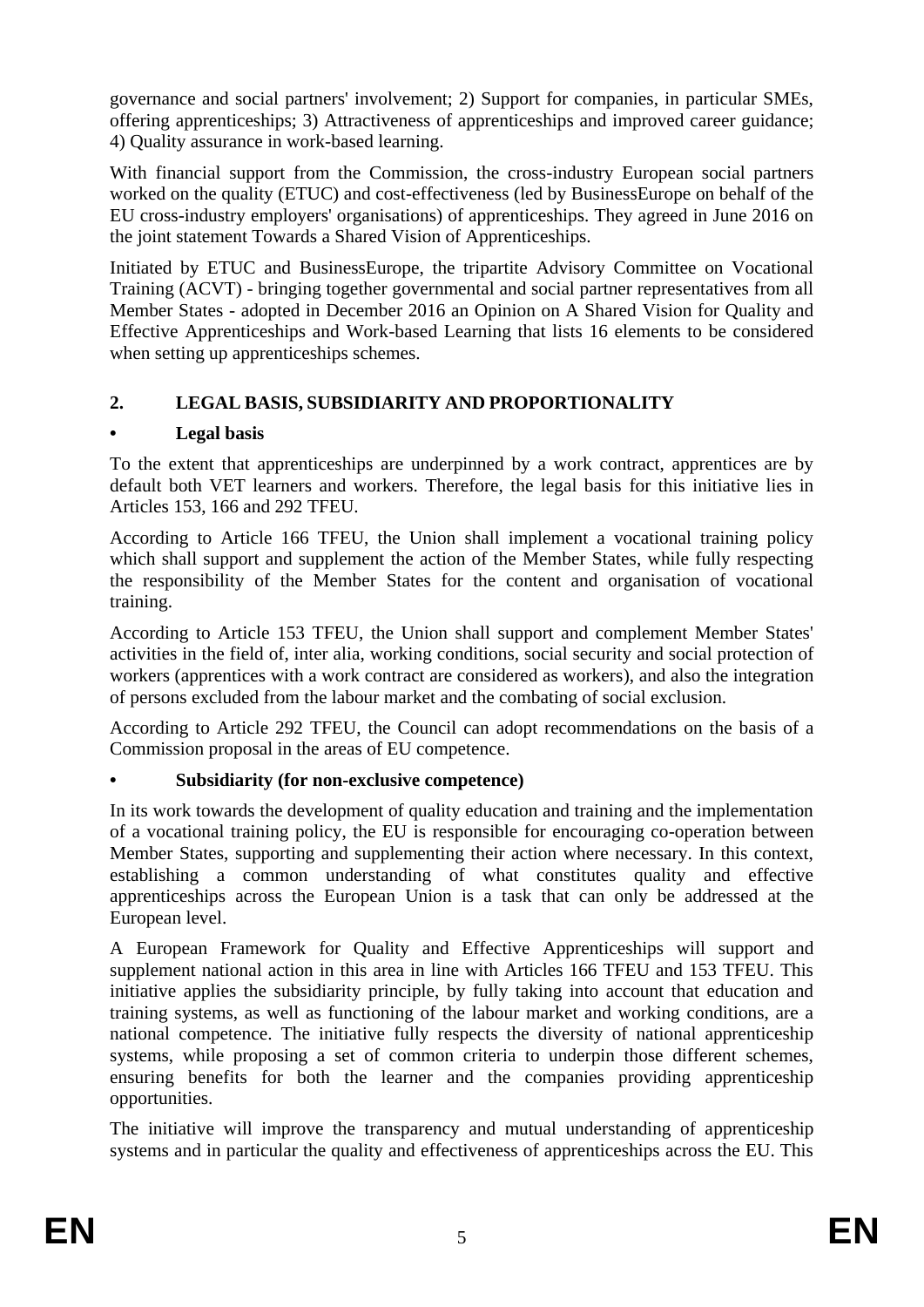may also have a positive impact on cross border mobility of apprenticeship graduates as a coordinated approach at EU level would ensure synergies and cooperation, maximising positive spill-overs.

Moreover, offering guidelines at EU level contributes to creating a shared understanding of how the quality of apprenticeships can be improved. This may also help Member States in their use of the European Structural and Investment Funds, in particular of the European Social Fund, and when implementing the Youth Employment Initiative, addressing unemployment, and in particular youth unemployment and inactivity.

## **• Proportionality**

The actions proposed under the Recommendation are proportional to the pursued objectives. The proposal for a Council Recommendation will support the reform processes launched by individual countries on apprenticeships, and will complement Member States' efforts in this area in the context of the European Semester framework of Economic Governance. The proposed action respects Member States' practices and the diversity of systems. It accommodates for a differentiated approach reflecting Member States' different economic, financial and social situations and the diverse labour market conditions. Using existing monitoring mechanisms under the European Semester will ensure that no additional administrative burden will be created.

## **• Choice of the instrument**

The proposed instrument is a proposal for a Council Recommendation, which respects the principles of subsidiarity and proportionality. It builds on the existing body of European law and is in line with the type of instruments available for European action in the areas of education and training and employment. As a legal instrument, it signals the commitment of Member States to the measures laid down in this Recommendation and provides a strong political basis for cooperation at European level in this area, while fully respecting Member States competence in the field of education and training and social policies.

## **3. RESULTS OF EX-POST EVALUATIONS, STAKEHOLDER CONSULTATIONS AND IMPACT ASSESSMENTS**

# **Ex-post evaluations/fitness checks of existing legislation**

Not applicable.

## **Stakeholder consultations**

The Recommendation reflects discussions and consultations with relevant stakeholders, including social partners, business, intermediary bodies such as chambers of industry, commerce and crafts, professional and sectorial organisations, education and training providers, youth, student and parent organisations, as well as local, regional and national authorities.

In order to ensure an even deeper and broader involvement of European cross-industry and sectoral social partners, and the chambers of commerce and industry, hearings were organised on 30 March and 7 June 2017. The consulted stakeholders underlined that the proposal should:

 build on the ACVT Opinion, and particularly its annex on Elements on apprenticeships and the partnership approach;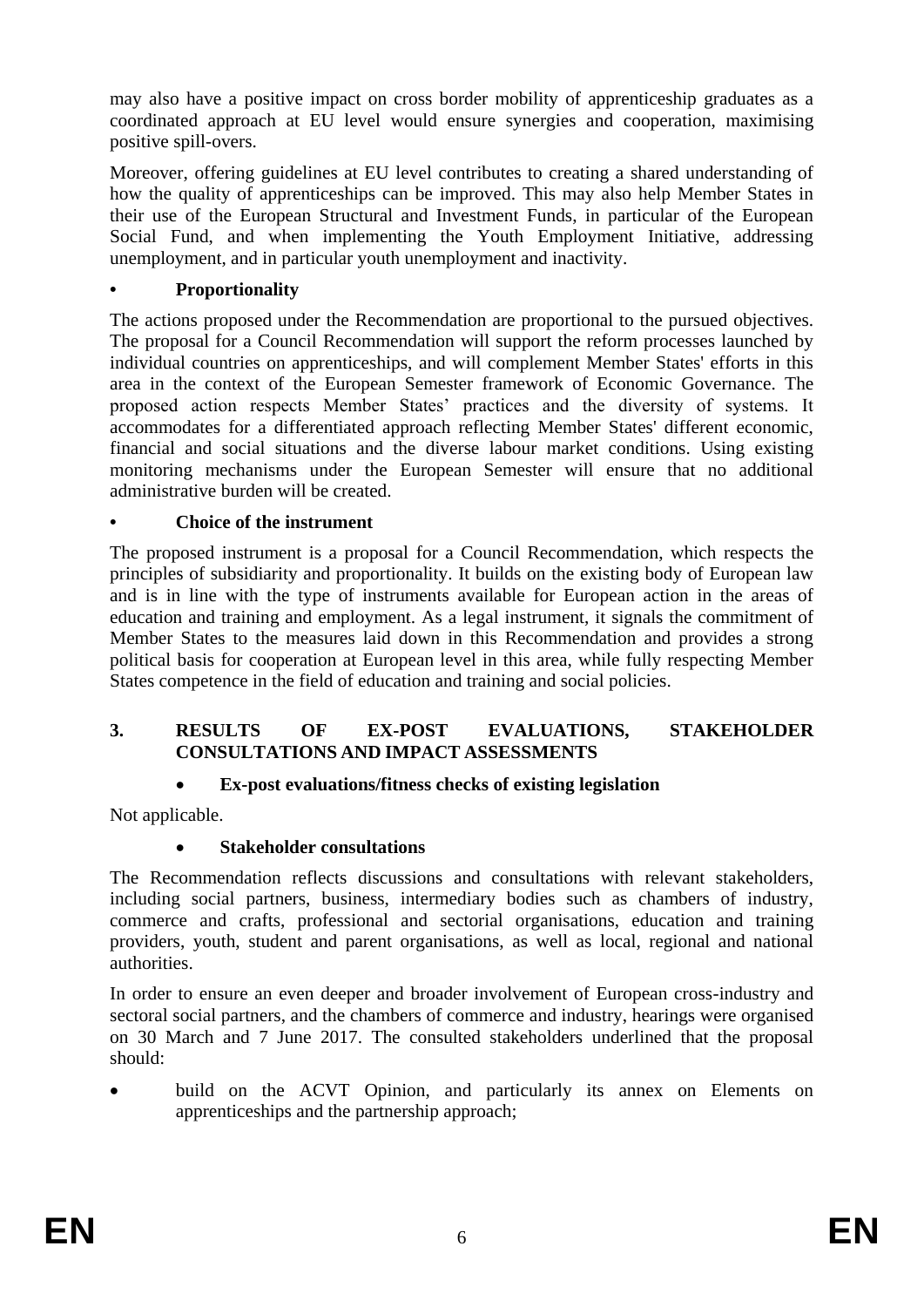- provide a clear scope, while acknowledging the variety of Member States' systems and therefore the difficulty to provide a commonly agreed definition of apprenticeships and its distinction from other forms of work-based learning;
- reflect the need for both quality and effectiveness of apprenticeships, in line with the Joint Statement of the European social partners and the ACVT Opinion;
- include mobility as an element of, but not a prerequisite for, quality and effective apprenticeships.

Discussions were held in the meeting of the Advisory Committee on Vocational Training on 20 April 2017. In addition to the points already mentioned, the ACVT advised the Commission to:

- provide clarity on exactly what the proposal covers, i.e. whether for apprenticeships in a strict sense or also covering other forms of work-based learning;
- make it clear how the proposal links to other relevant platforms and initiatives, such as the European Alliance for Apprenticeships, European Quality Assurance Reference Framework for Vocational Education and Training (EQAVET) and The European job mobility portal EURES;

Some governmental members of the ACVT were concerned about the potential wide scope of the framework when it comes to quality criteria and governance issues.

The Commission underlined that although the proposal would build on the ACVT Opinion, to which government representatives and European social partners had already agreed, it would not bind the Member States in the Council. It also stressed its intention to propose a framework that is clear, relevant and makes a difference for Member States and stakeholders.

There have also been consultations with the Director Generals of Vocational Training, European VET provider associations and stakeholders involved in the European Alliance for Apprenticeships.

## **Impact assessment**

Given the complementary approach of the proposed activities to Member States' initiatives, the voluntary nature of the proposed activities and the scope of the impacts expected, the extent to which impacts can be clearly identified ex ante is limited and therefore an impact assessment was not carried out. The proposal was developed on the basis of evidence collected in studies, through consultations of key stakeholders, and the dedicated work of European social partners and the ACVT.

# **Regulatory fitness and simplification**

Not applicable.

# **4. BUDGETARY IMPLICATIONS**

The large variations in apprenticeship systems and the flexibility in implementing this Recommendation make it difficult to estimate national budgetary implications. While there may be start-up costs, higher quality and effectiveness in apprenticeships should in the long run lead to budgetary gains at national and/or regional level, at company or employer level, and for vocational education and training providers. Public budgets may benefit from higher employability and reduced spending on unemployment, while companies may benefit from improved productivity and competitiveness.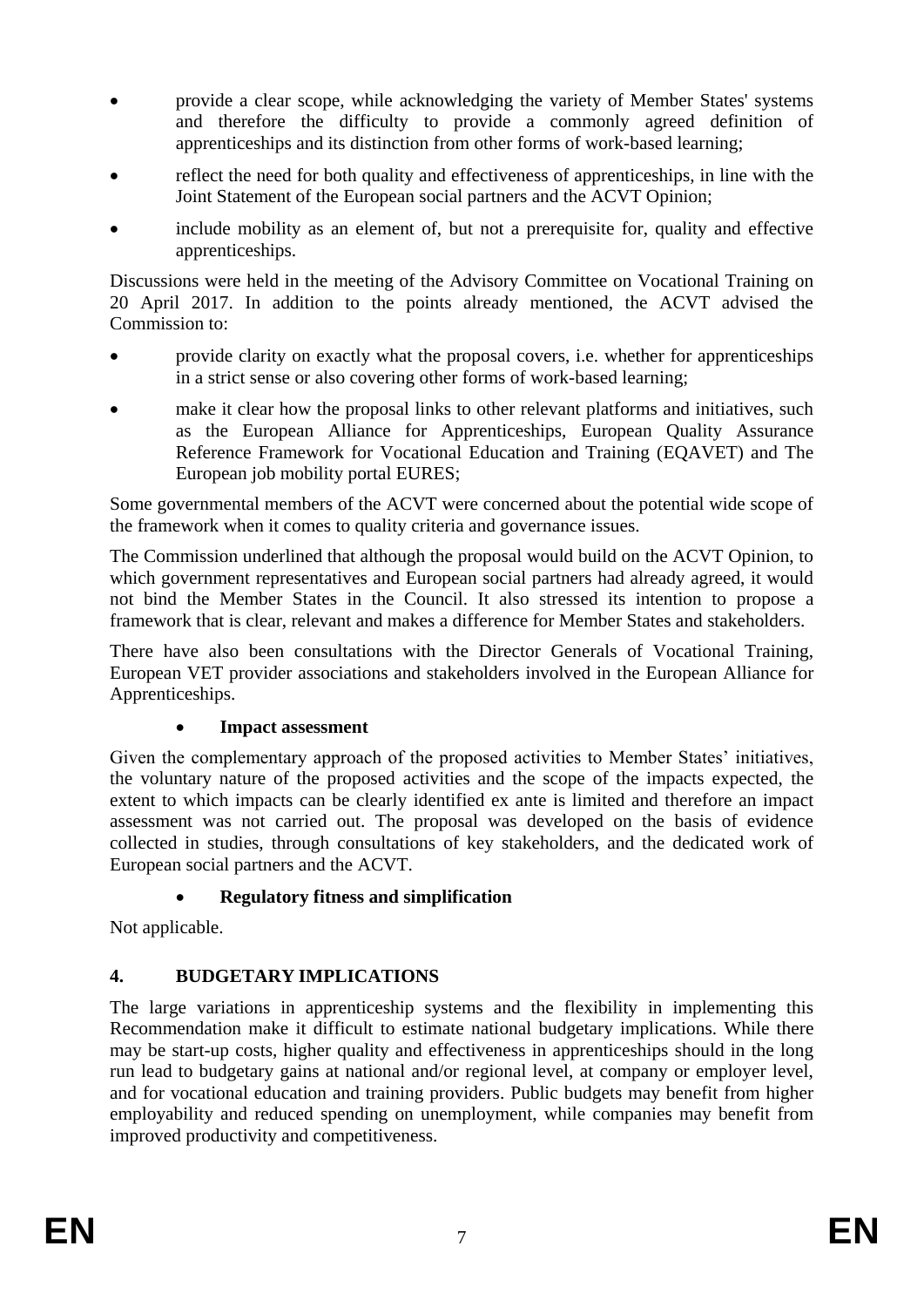The Staff Working Document accompanying this proposal outlines three areas where the Council Recommendation may have cost implications:

**Compliance** 

There may be costs related to the compliance with the Recommendation, such as costs related to pay or compensation, financial subsidies or incentives, and provision of trainers and mentors for pedagogical support. Depending on the set-up, such costs will be shared between public budgets and employers providing training. Funding may for example be supplied over a national budget or through specific levies, taxes or voluntary contributions.

Administration

The set-up and implementation of quality measures may involve administrative costs which are either one-off (or set-up) costs or ongoing (or repeated) costs. Although the Framework is established at the European level, there may be administrative costs at the national or regional level.

Implementation

There are likely to be certain costs related to the implementation and follow-up of criteria for quality and effective apprenticeships. Depending on how the roles and responsibilities are organised, such costs may fall on public authorities, intermediary bodies or education and training providers.

Improving the quality and effectiveness of apprenticeships should lead to higher levels of skills, employability, and productivity. The OECD has found that well-designed apprenticeship schemes can be a worthwhile investment both for employers and apprentices, facilitate the transition of young people from school to work, and support competitiveness and economic growth.

The Recommendation does not require additional EU budget or staff resources for the Commission.

# **5. OTHER ELEMENTS**

#### **Implementation plans and monitoring, evaluation and reporting arrangements**

At the national level, the proposal for a Council Recommendation invites the Member States to promote the active involvement of social partners in the design, governance and implementation of apprenticeship schemes, in line with national industrial relations systems and education and training practices. Member States should also include the relevant measures in their National Reform Programmes under the European Semester, and take this Framework into account when making use of Union funding and instruments.

The Commission is invited to monitor the application of the framework with the support of the ACVT, building on existing reporting arrangements within the European Semester, and to report back to the Council within three years.

# **Explanatory documents (for directives)**

Not applicable.

**Detailed explanation of the specific provisions of the proposal**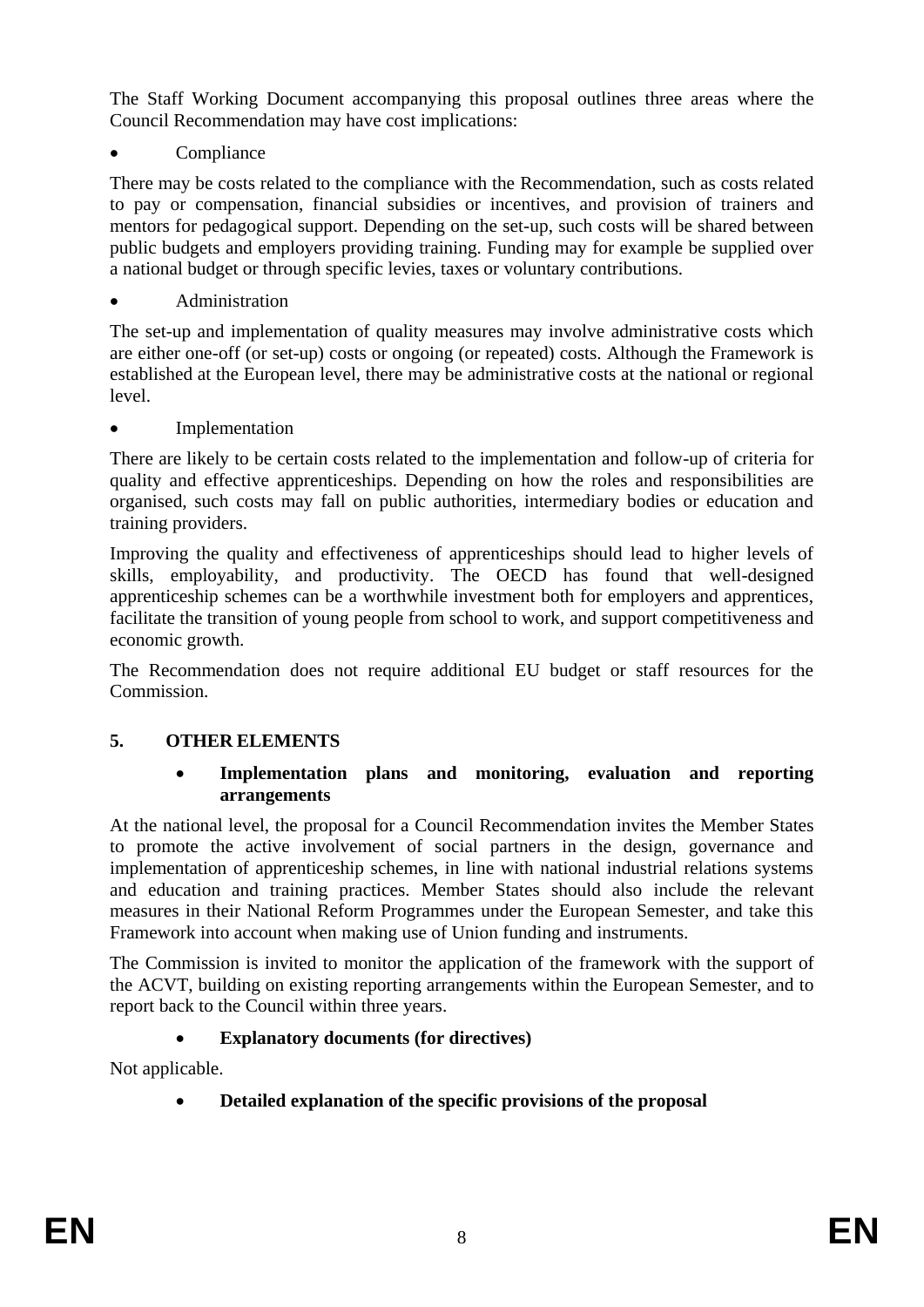#### **Recommendations to Member States**

Taking into account the diversity of national structures and systems, the framework will offer a set of criteria to cater for quality and effective apprenticeships, while allowing different elements of these criteria to be prioritised in each Member State depending on the specificities and different needs of the national apprenticeship schemes. This flexibility is essential, given the large variations in national systems and the various potential policy solutions which can be applied at the national level.

The Recommendation distinguishes between two sets of criteria: one on the necessary learning and working conditions in apprenticeship schemes, and one on the framework conditions for apprenticeships at system level.

## **Criteria for learning and working conditions**

To ensure the quality and effectiveness of apprenticeship schemes, the Recommendation covers the following seven criteria for learning and working conditions:

(1) Written contract; (2) Learning outcomes; (3) Pedagogical support; (4) Workplace component; (5) Pay and/or compensation; (6) Social protection; (7) Work, health and safety conditions.

## **Criteria for framework conditions**

The Recommendation also covers the following seven criteria for framework conditions that have to be in place to support the set up and functioning of quality and effective apprenticeships:

(8) Regulatory framework; (9) Involvement of social partners; (10) Support for companies; (11) Flexible pathways and mobility; (12) Career guidance and awareness raising; (13) Transparency; (14) Quality assurance and graduate tracking.

Further explanations on each of the criteria are provided in the accompanying Staff Working Document.

## **Follow up at EU level**

The Recommendation includes provisions on developing a set of support services for knowledge sharing, networking and mutual learning to assist Member States and relevant stakeholders to implement apprenticeship schemes in line with this Framework. This is a follow up to the Commission Communication "Investing in Europe's Youth" which announced the set up of demand driven apprenticeships support service, building on the successful public employment services benchlearning model and supporting countries to introduce or reform apprenticeship systems.

It also proposes further work on awareness raising and to support the implementation of this framework through relevant EU funding.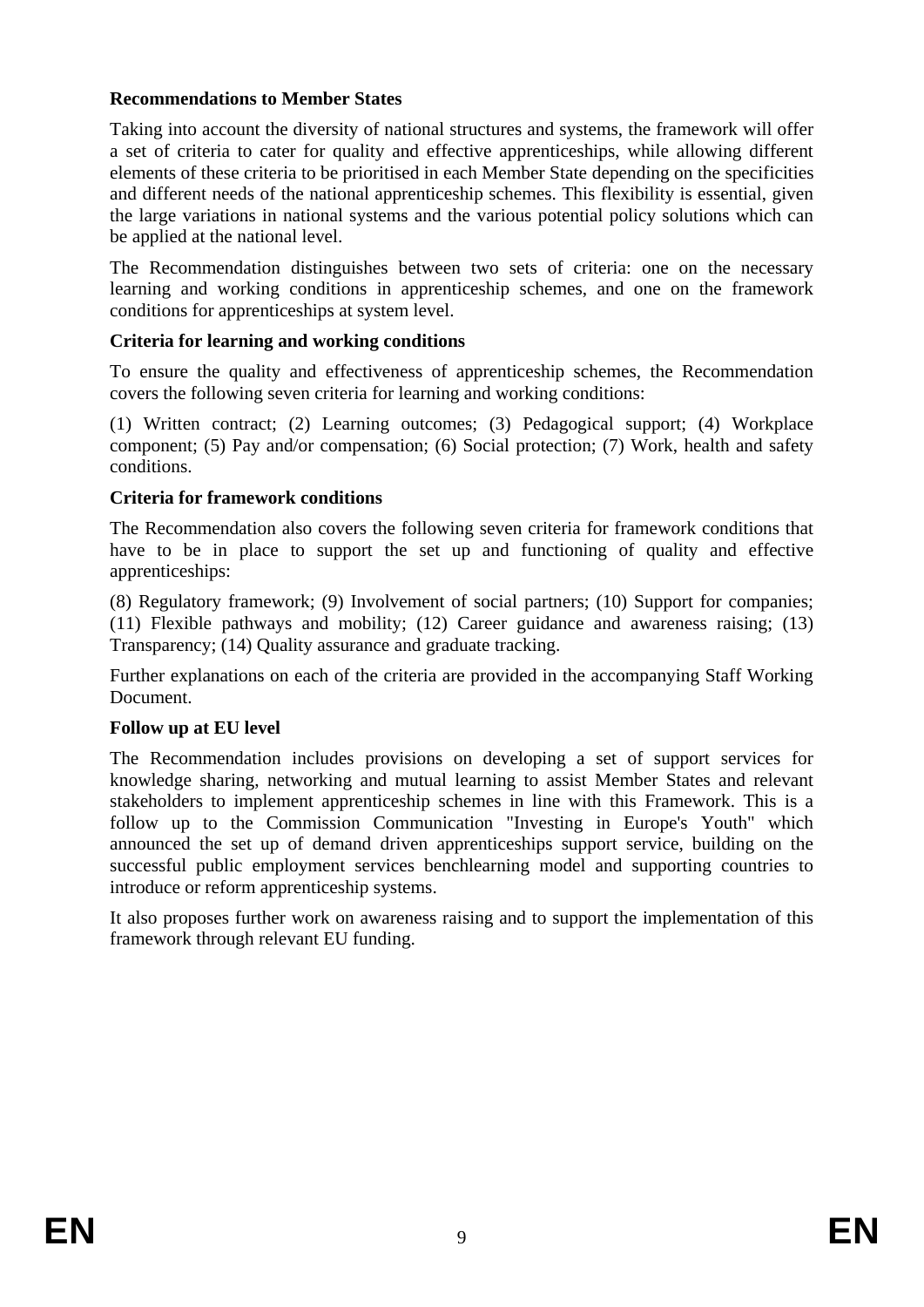2017/0244 (NLE)

#### Proposal for a

## **COUNCIL RECOMMENDATION**

#### **on a European Framework for Quality and Effective Apprenticeships**

#### THE COUNCIL OF THE EUROPEAN UNION,

Having regard to the Treaty on the Functioning of the European Union, and in particular

Articles 153, 166 and 292 thereof,

Having regard to the proposal from the European Commission

Whereas:

- (1) Quality and effective apprenticeships that lead to a combination of job related skills, work based experience and learning, and key competences facilitate young people's entry in the labour market, as well as adults' career progression and transition into employment.
- (2) Well-designed apprenticeship schemes benefit both employers and learners. High quality standards avoid that apprenticeships are geared towards low-skilled jobs and poor training that damage their reputation. Good quality apprenticeships also contribute to social inclusion by integrating disadvantaged learners and people with a migrant background into the labour market.
- (3) Quality and effective apprenticeships are established through structured partnerships involving all relevant stakeholders, particularly social partners, businesses, intermediary bodies such as chambers of industry, commerce and crafts, professional and sectorial organisations, vocational education and training providers, youth and parent organisations, as well as local, regional and national authorities. Since 2013, the Commission in cooperation with Member States and relevant stakeholders promotes the supply, quality and image of apprenticeship through the European Alliance for Apprenticeships, which has so far mobilised more than 700 000 offers for apprenticeships, traineeships or first jobs offers. Business led initiatives like the European Pact for Youth have mobilised more offers and helped promote businesseducation partnerships across the Union.
- (4) The European cross-industry social partners have collected evidence building on quality and cost-effectiveness of apprenticeships through their parallel work and their Joint Statement Towards a Shared Vision of Apprenticeships from June 2016 that was the basis for the opinion on A Shared Vision for Quality and Effective Apprenticeships and Work-based Learning adopted on 2 December 2016 by the Advisory Committee on Vocational Training (ACVT).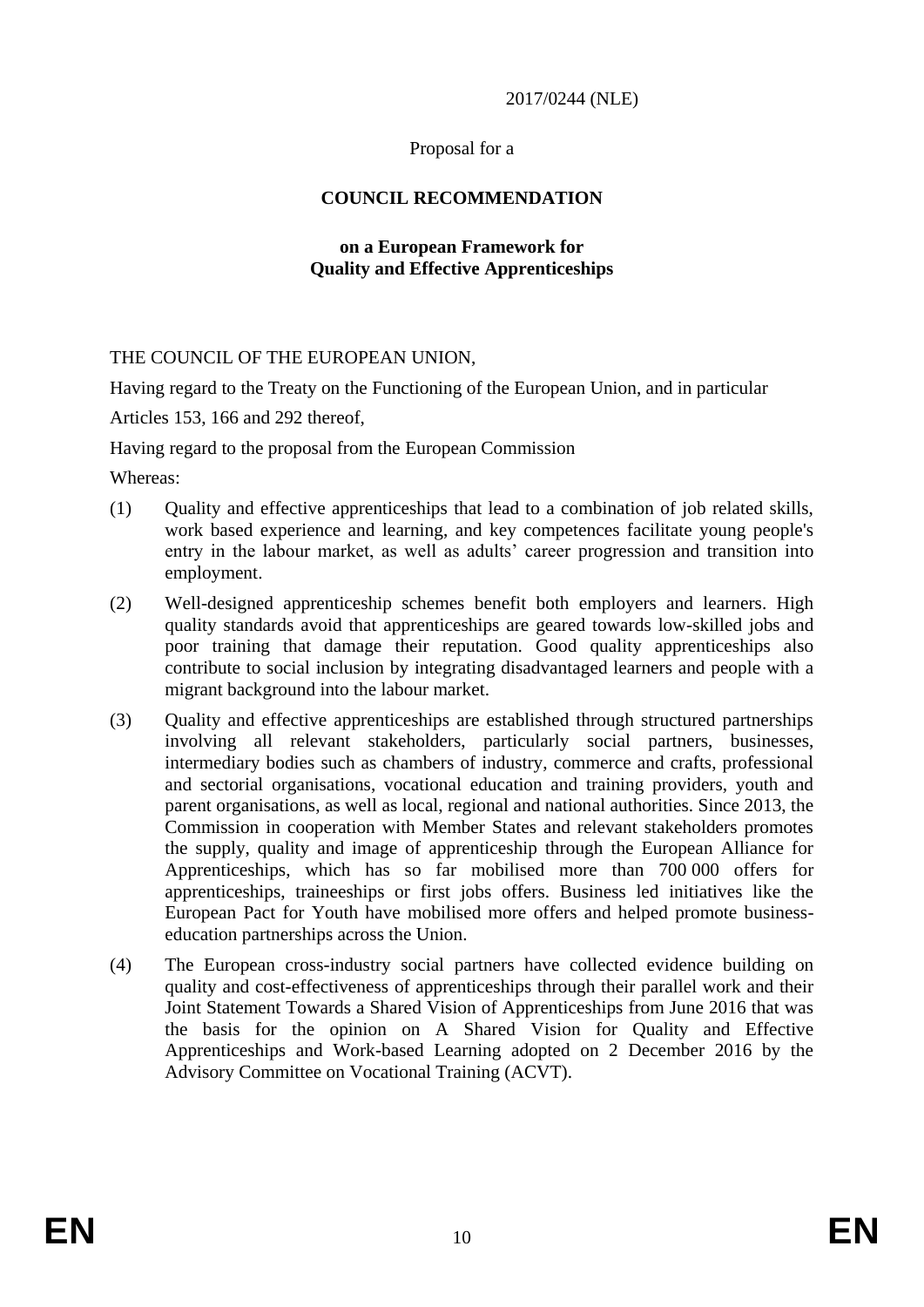- (5) The European Qualifications Framework (EQF) first established in 2008 and revised in 2017<sup>12</sup>, improves the transparency, comparability and portability of citizens' qualifications, including apprentices.
- (6) The Council Recommendation of 18 June 2009 on a European Quality Assurance Reference Framework for Vocational Education and Training (EQAVET)<sup>13</sup> established a reference instrument to help Member States promote and monitor continuous improvement of their vocational education and training systems.
- (7) Through the 2012 European Quality Charter on Internships and Apprenticeships, the European Youth Forum urged the European countries, European institutions and social partners to establish or reinforce legal quality frameworks for apprenticeships.
- (8) The Council Recommendation of 22 April 2013 on establishing a Youth Guarantee<sup>14</sup> recommends that Member States ensure that all young people under the age of 25 years receive a good-quality offer of employment, continued education, an apprenticeship or a traineeship within four months of becoming unemployed or leaving formal education.
- (9) The European social partners, the European Commission and the Council of the European Union engaged to contribute to the supply, quality and attractiveness of apprenticeships in a Joint Declaration establishing the European Alliance for Apprenticeships on 2 July 2013.
- (10) The Council Declaration on the European Alliance for Apprenticeships from 15 October 2013 noted that the effectiveness and attractiveness of apprenticeship should be encouraged by their adherence to several common guiding principles.
- (11) The Council Recommendation on a Quality Framework for Traineeships<sup>15</sup> adopted on 10 March 2014 established a number of principles to improve the quality of traineeships outside formal education and training.
- (12) The Riga Conclusions of 22 June 2015, endorsed by the Ministers in charge of vocational education and training, made work-based learning in all its forms, with special attention to apprenticeships, and developing quality assurance mechanisms, two of the five European priorities for the period 2015-2020.
- (13) The Education and Training 2020 Working Group on Vocational Education and Training developed 20 guiding principles on high-performance apprenticeships and work-based learning during its mandate 2014-2015.
- (14) In its report on Erasmus+ and other tools to foster mobility in vocational education and training – a lifelong learning approach of 4 March 2016, the European Parliament called for measures to ensure quality standards for apprenticeships.
- (15) Regulation (EU) 2016/589 of the European Parliament and of the Council<sup>16</sup> stipulates that apprenticeships based on an employment contract can be advertised on EURES - The European job mobility portal as of May 2018.

 $12$  $^{12}$  OJ C 189/15

<sup>&</sup>lt;sup>13</sup> OJ C 155, 8.7.2009, p.1<br><sup>14</sup> OJ G 120, 26.4.2012

<sup>&</sup>lt;sup>14</sup> OJ C 120, 26.4.2013, p 1<br>15 OJ C 88, 27, 2, 2014, p 1

<sup>&</sup>lt;sup>15</sup> OJ C 88, 27.3.2014, p.1<br><sup>16</sup> OJ L 107, 22.4.2016.

OJ L 107, 22.4.2016, p. 1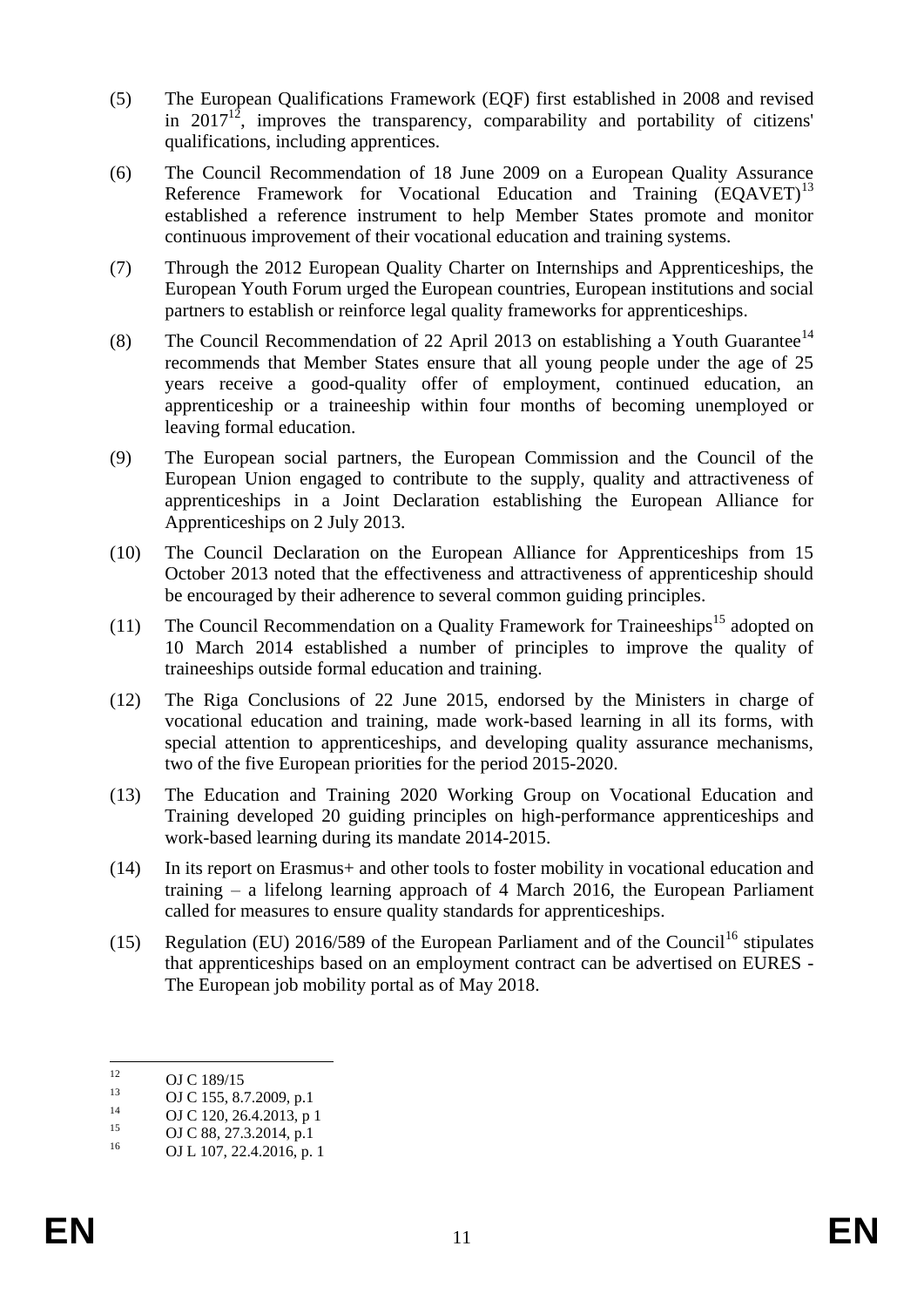- (16) In its Communication of 10 June 2016 on A New Skills Agenda for Europe the Commission stressed its support to social partners to take forward the results of their joint projects, for example establishing a quality framework for apprenticeships.
- (17) The Commission Communication Investing in Europe's Youth from 7 December  $2016<sup>17</sup>$ , called for a renewed effort to support young people to get the best possible start in life by investing in their knowledge, skills and experiences, helping them to find or train for their first job. The aim was to help young people seize opportunities, integrate well into society, become active citizens and pursue a successful professional career, including through a quality framework outlining key principles for apprenticeship schemes.
- (18) The Rome Declaration of 25 March 2017 includes the pledge to work towards a Union where young people receive the best education and training and can study and find jobs across the continent.
- (19) The European Pillar of Social Rights from 26 April 2017 sets out a number of principles to support fair and well-functioning labour markets and welfare systems, including the right to quality and inclusive education and training, to ensure skills relevant for the labour market and for participation in society. It sets out the Commission's ambition to propose a Council Recommendation which will define the key elements that should be in place to enable people to acquire relevant skills and qualifications through high quality apprenticeships programmes.
- (20) The Commission proposal for a Council Recommendation on graduate tracking adopted on 30 May 2017 aims to improve the availability of qualitative and quantitative information about what graduates, including apprentices, do after they complete their education and training.
- (21) The European Structural and Investment Funds (2014-2020), namely the European Social Fund (ESF) and the European Regional Development Fund (ERDF), as well as Erasmus+, the Union programme for the Competitiveness of Enterprises and Small and Medium-sized Enterprises (COSME), the Union Programme for Employment and Social Innovation (EaSI), and the Youth Employment Initiative (YEI), provide support for apprenticeships.
- (22) Recently, the European Parliament and stakeholders called on the Commission to boost long term mobility of apprentices across the EU, providing young people with the opportunity to develop both job specific skills and key competences. The Commission responded by introducing in the Erasmus+ programme a new activity called Erasmus Pro which specifically supports longer work placements abroad.
- (23) In its reports on the Youth Guarantee from 2015 and 2017, the European Court of Auditors recommends that the Commission develop quality criteria for apprenticeships and other offers supported under this initiative.
- (24) A common understanding among Member States of quality and effective apprenticeships supports their efforts to reform and modernise apprenticeship systems that provide an excellent learning and career pathway. A common understanding contributes to increasing mutual trust and thus facilitates cross-border mobility of apprentices.

 $17\text{ }$ COM(2016) 940 final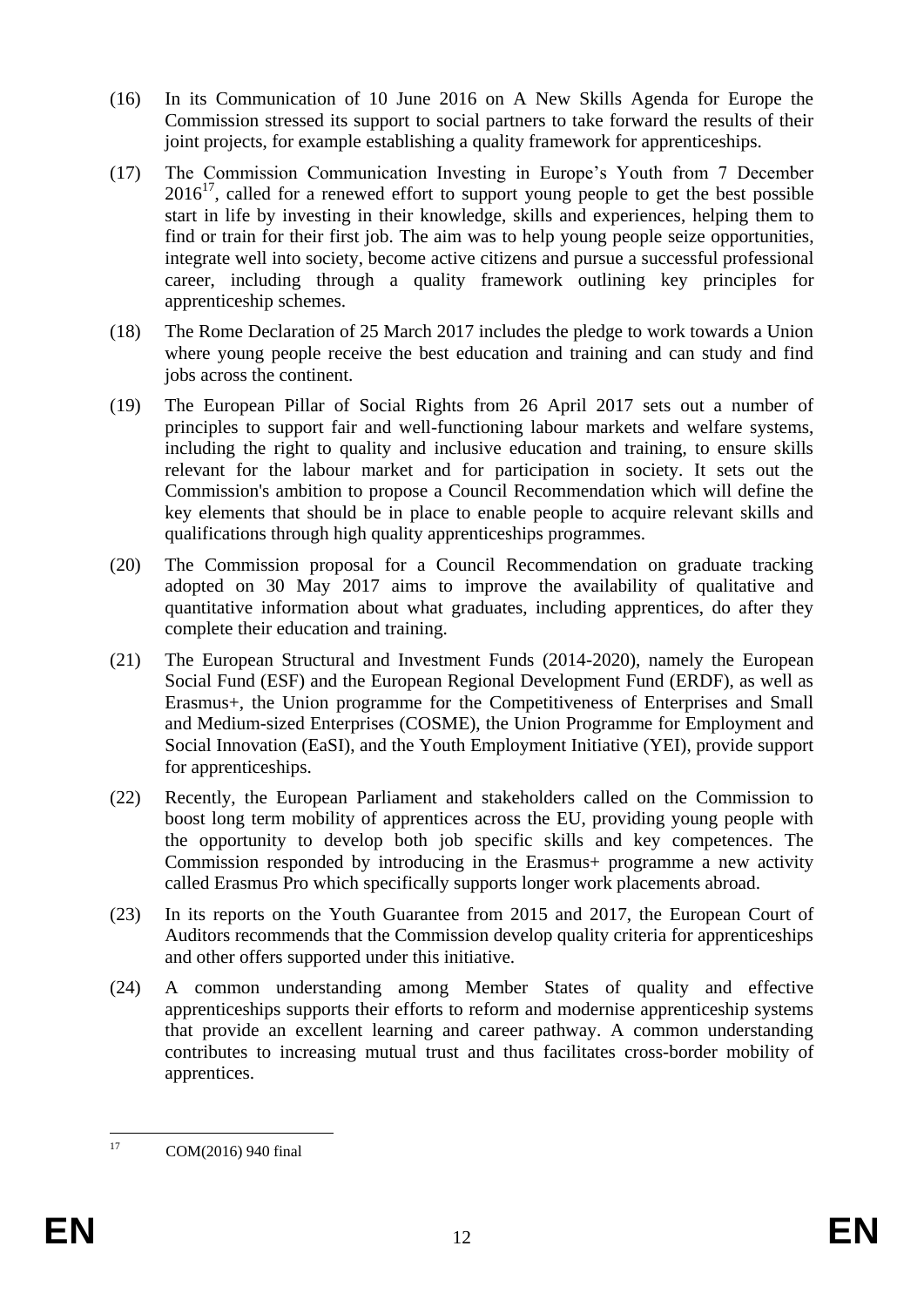- (25) The overall objective of this Recommendation is to increase the employability and personal development of apprentices and to contribute to the development of a highly skilled and qualified workforce, responsive to labour market needs.
- (26) The specific objective is to provide a coherent framework for apprenticeships based on a common understanding of what defines quality and effectiveness, taking into account the diversity of vocational education and training (VET) systems in Member States.
- (27) For the purposes of this Recommendation, apprenticeships are understood as formal vocational education and training schemes that combine substantial work-based learning in companies and other workplaces with learning based in education or training institutions that lead to nationally recognised qualifications. These are characterised by a contractual relationship between the apprentice, the employer and/or the vocational education and training institution, with the apprentice being paid or compensated for her/his work.
- (28) This Recommendation does not prevent Member States from maintaining or establishing more advanced provisions for apprenticeships than the ones recommended here.

#### HAS ADOPTED THIS RECOMMENDATION,

Member States should, in accordance with national legislation and in close cooperation with stakeholders, ensure that apprenticeship schemes are responsive to labour market needs and provide benefits to both learners and employers, by building on the criteria for quality and effective apprenticeships set out below.

#### **Criteria for learning and working conditions**

#### *Written contract*

1. Before the start of the apprenticeship a written contract between the employer, the apprentice and the vocational training institution should be concluded, defining each party's rights and obligations related to training and work.

#### *Learning outcomes*

2. A set of comprehensive learning outcomes should be defined by the employers and vocational training institutions ensuring a balance between specific job-related skills and key competences supporting both the personal development and lifelong career opportunities of the apprentices with a view to adapt to changing career patterns.

#### *Pedagogical support*

3. In-company trainers should be designated and tasked to cooperate closely with vocational education and training providers and teachers to provide guidance to apprentices and to ensure mutual and regular feed-back. Teachers, trainers and mentors should be supported to update their skills and competences in order to train apprentices according to the latest teaching and training methods and labour market needs.

## *Workplace component*

4. A substantial part of the learning experience, meaning at least half of the apprenticeship duration, should be carried out in a workplace. This should include opportunities to undertake part of such placements abroad.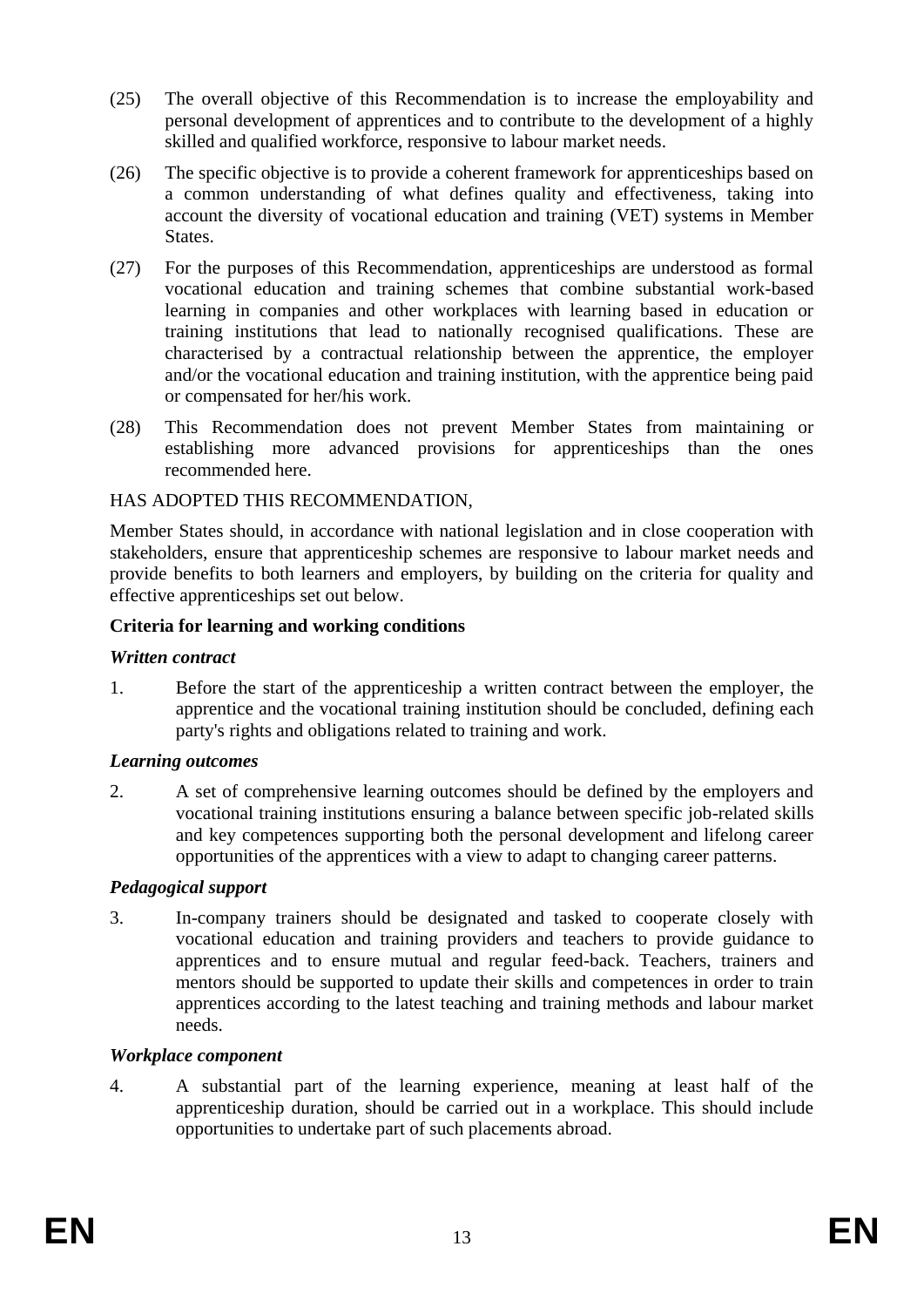#### *Pay and/or compensation*

5. Apprentices should receive pay and/or compensation, in line with national or sectoral requirements or collective agreements where they exist, and taking into account cost-sharing arrangements between employers, apprentices and public authorities.

## *Social protection*

6. Apprentices should be entitled to social protection, including necessary insurance in line with national legislation.

## *Work, health and safety conditions*

7. The host workplace should comply with relevant rules and regulations on working conditions, in particular health and safety legislation.

# **Criteria for framework conditions**

## *Regulatory framework*

8. A clear and consistent regulatory framework should be in place based on a fair and equitable partnership approach, including a structured and transparent dialogue among all relevant stakeholders. This may include accreditation procedures for companies and workplaces that offer apprenticeships.

## *Involvement of social partners*

9. Social partners, including at sectoral level, should be involved in the design, governance and implementation of apprenticeship schemes, in line with national industrial relations systems and education and training practices.

## *Support for companies*

10. Financial and/or non-financial support should be provided, particularly for small, medium-sized and micro-companies, based on cost-sharing arrangements between employers, apprentices and public authorities, enabling cost-effective apprenticeships for companies.

# *Flexible pathways and mobility*

11. Entry requirements for apprenticeships should take into account relevant informal and non-formal learning. Apprenticeships should lead to a nationally recognised qualification referenced in accordance with the European Qualifications Framework<sup>18</sup>, and should allow access to other learning opportunities, including at higher education and training levels, and career pathways. Transnational mobility of apprentices should be a component of apprenticeship qualifications.

## *Career guidance and awareness raising*

12. Career guidance, mentoring and learner support should be provided during the apprenticeship to ensure successful outcomes and reduce drop-outs. Apprenticeships should be promoted through awareness-raising activities.

# *Transparency*

13. The transparency of, and access to apprenticeship offers within and between Member States should be ensured with the support of public and private employment services, and by using Union tools such as EURES when appropriate.

 $18\,$ OJ C 189/15